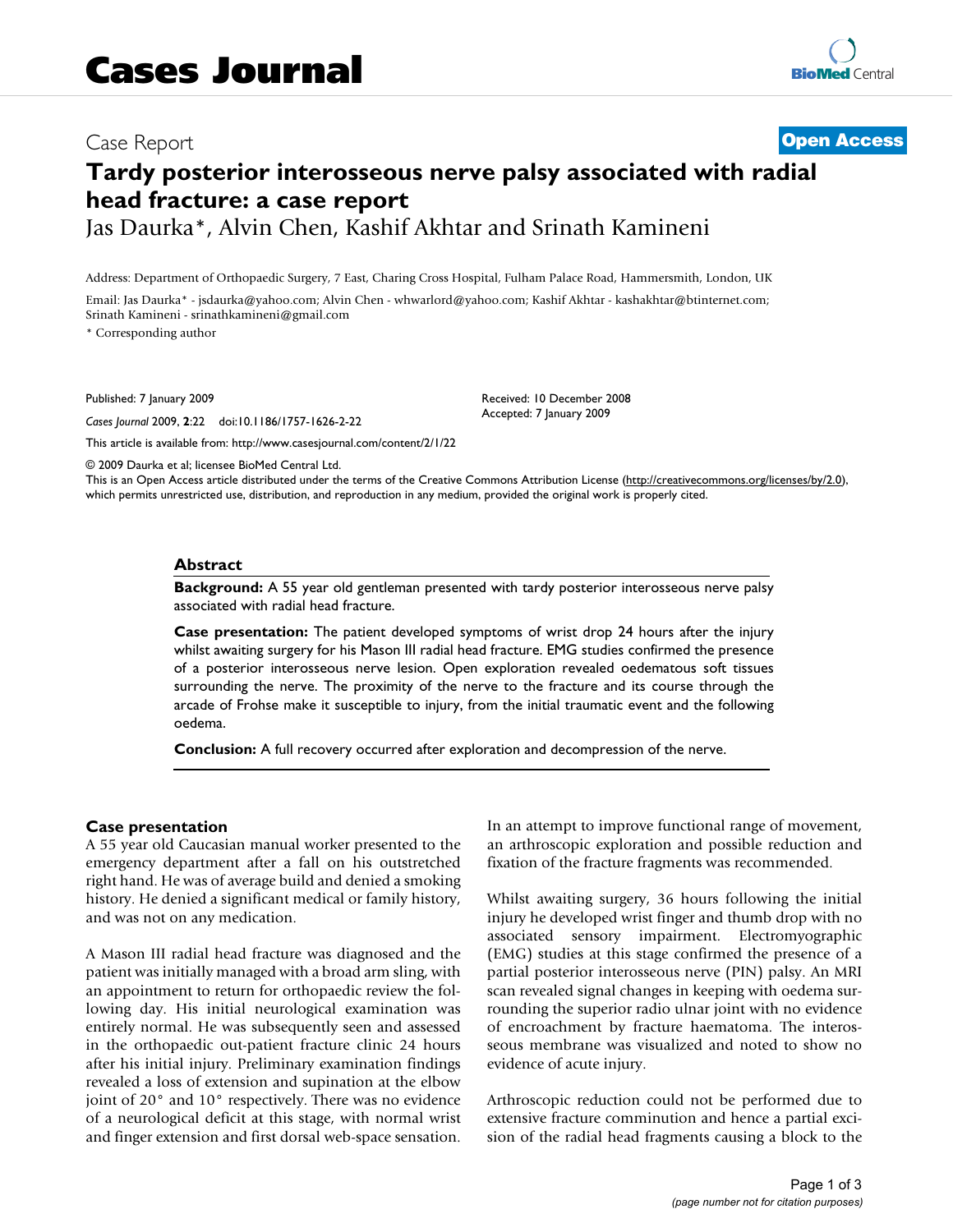patients range of motion was performed, leaving 60% of the articular surface of the radial head in stable continuity with the radial neck. Intra-operative stability examination revealed a stable valgus stress test in both full extension and 30 degrees of flexion. Open exploration of the posterior interosseous nerve was performed by a direct anterolateral approach, brachioradialis muscle belly splitting. The interface soft-tissues between the mobile wad musclulature and the supintaor were intact, with mild swelling of the deeper muscle layers. The supinator muscle was also mildly oedematous but structurally intact. The radial nerve was identified proximal to the supinator tunnel and noted to be essentially normal. The supinator, superficial layer, was incised and the PIN was dissected free of the odematous surrounding space – occupying tissues. The nerve, itself, was oedematous but structurally in continuity, with an absence of visible perineural blood vessels. The nerve was completely released and neurolysed throughout the entire extent of the supinator tunnel, following which the peri-neural vessels were seen to reappear (figure [1](#page-1-0)).

Following a 6 week period of rehabilitation the PIN function recovered to normal, corroborated by further EMG studies. Elbow range of motion at final follow-up (12 months) was 10 degrees extension deficit, 140 degrees of flexion.

# **Discussion**

An extensive literature review failed to reveal any previously reported cases of a tardy injury to the posterior interosseous nerve associated with radial head fracture. Traumatic injury of the nerve has been associated with

<span id="page-1-0"></span>

### Figure 1

**A completely decompressed Posterior Interosseous Nerve with resection of the oedamatous soft-tissues**. Peri-neural blood vessels are seen to have re-appeared.

radial head dislocation, radius and ulna diaphyseal fractures, penetrating injuries and contusions[[1](#page-2-0)]. A variety of non traumatic causes including ganglia[\[2\]](#page-2-1), lipoma[[3](#page-2-2)], rheumatoid synovitis[[4](#page-2-3)] and septic arthritis[[5](#page-2-4)] have also been attributed as a cause of palsy.

The proximity of the PIN to the radiocapitellar joint makes it vulnerable in traumatic injuries around the elbow. A cadaveric study on 50 specimens identified the average distance from the radiocapitellar joint to the origin of the PIN as  $1.2 \text{ mm} +/- 1.9 \text{ mm}$  with take off being proximal in 31(62%) and distal in 19(48%). In 49(98%) specimens the PIN remained intramuscular and only in 1(2%) did the nerve come into contact with the radius[[6](#page-2-5)].

Examination of the patient revealed a Type I injury of the PIN in which the function of both descending and recurrent branches was compromised indicating a lesion proximal to its exit from the supinator muscle[[7](#page-2-6)].

This site corresponds to the nerves path through the arcade of Frohse, which is a common site of entrapment neuropathy[\[7\]](#page-2-6). EMG studies suggested the nerve lesion was in continuity. It was decided to perform an MRI which revealed no evidence of a lesion causing a mass effect on the nerve. During exposure of the nerve it was noted that the surrounding soft tissues were oedematous and mildly contused, in keeping with the zone of injury from the fracture.

In injuries involving fractures or dislocation of the radius it has been recommended to explore early if the injury is open, and to avoid exploration if it is closed [\[9](#page-2-7)]. This conclusion was based on the experience of the authors who followed 17 patients with traumatic PIN palsy.

# **Conclusion**

This case reveals the previously unreported complication of tardy PIN palsy associated with radial head fracture. The proximity of the nerve to the fracture area and its course through the arcade of Frohse make it susceptible to injury, both from the initial traumatic event and the subsequent surrounding soft-tissue oedema. Both electromyographic and imaging studies helped identify the site of injury and hence aided pre-operative planning. In this case we opted to explore and decompress the nerve at the time of radial head surgery and the outcome was favourable, with full neurological and elbow functional recovery achieved.

# **Consent**

Written informed consent was obtained from the patient for publication of this case report and accompanying images. A copy of the written consent is available for review by the Editor-in-Chief of this journal.